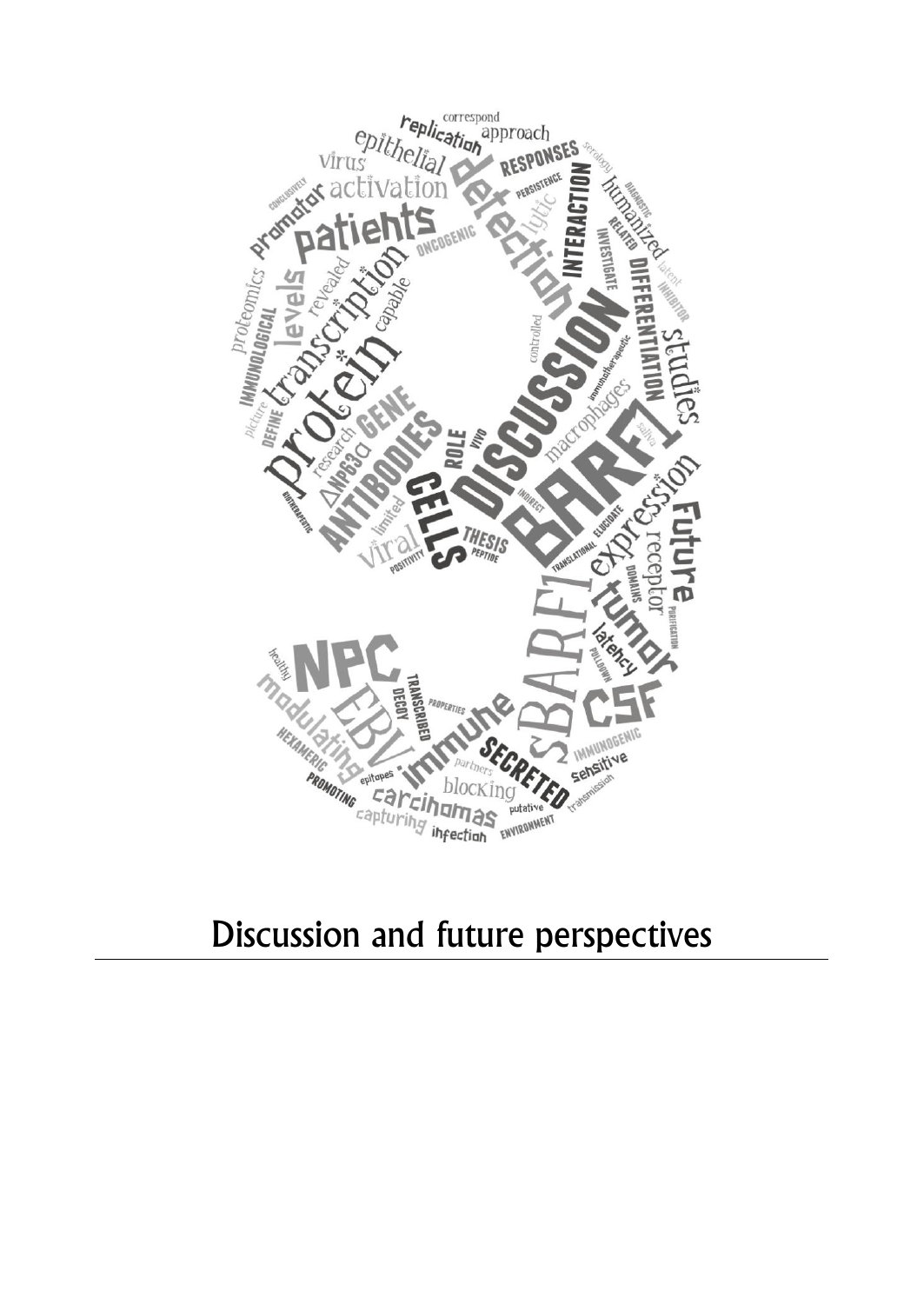## Discussion and future perspectives

In carcinomas associated with EBV the virus has a highly restricted gene expression pattern. A specific transcript observed in a majority of carcinomas, but not in lymphomas is derived from the BARF1 gene. Although the encoded BARF1 protein has been described as a viral oncogene, the role of this protein in oncogenesis is not completely unraveled yet. The natural BARF1 protein was recently defined as a complex secreted hexameric structure with post-translational modifications in the form of glycosylation and a deleted N-terminus (here called sBARF1) (1). Previous studies used recombinant BARF1 protein produced in diverse expression systems like *E.coli*, yeast or *Spodoptera frugiperda* insect cells, and was often tagged which could disturb processing and folding. The research in this thesis was largely performed with sBARF1 protein expressed in human epithelial cells and based on the sequence as found in patients with NPC (2).

BARF1 in EBV associated tumors was previously described to have an immune modulating role predicted by the partial structural homology with growth factor receptors (3). Our research confirmed that sBARF1 functions as an immune modulator by acting as decoy receptor for macrophage colony stimulating factor (M-CSF), functionally inhibiting cells of the myeloid lineage. Mutations in regions of BARF1 predicted to interact with M-CSF disturbed sBARF1 function. The detailed interaction domains of sBARF1 and M-CSF were published in parallel (4,5). Our newly developed antibodies to sBARF1 were able to functionally block the M-CSF interaction with sBARF1 reducing its immune modulational function. Since NPC is characterized by a high number of macrophages in the tumor field (6,7), activation of these macrophages and other myeloid cells by blocking of sBARF1 activity might result in immune activation of the currently inactive T lymphocytes in the tumor environment. Therefore inhibition of the BARF1 M-CSF interaction could be a potential therapeutic target. Future studies should investigate whether BARF1 levels indeed correspond to the immunological picture and possibly to disease outcome in patients with NPC and GC.

The role of BARF1 in the EBV life cycle and specifically in EBV associated carcinomas is reflected in its cell type specific transcription activity. We analyzed why BARF1 is only transcribed during latency in EBV associated carcinomas and not in any of the EBV associated lymphoid malignancies. During latency, EBV silences and regulates gene transcription by promotor methylation. We demonstrated that the BARF1 promotor is highly methylated, independent of its cellular background and expression level. Evaluation of the BARF1 promotor area for binding sites of cell type specific transcription factors directed us to the p53 family of transcription factors. Our results showed that the epithelial differentiation marker ΔNp63α, and none of the other p53 family members, was capable of BARF1 transactivation. ΔNp63α is highly expressed in undifferentiated NPC tumors (8-10), and multiple EBV genes have been described to influence differentiation via β-catenin and ΔNp63α (11-16). The undifferentiated phenotype of the cell is vital to maintain EBV in a latent state. A differentiation-sensitive response element is present in the promotor of the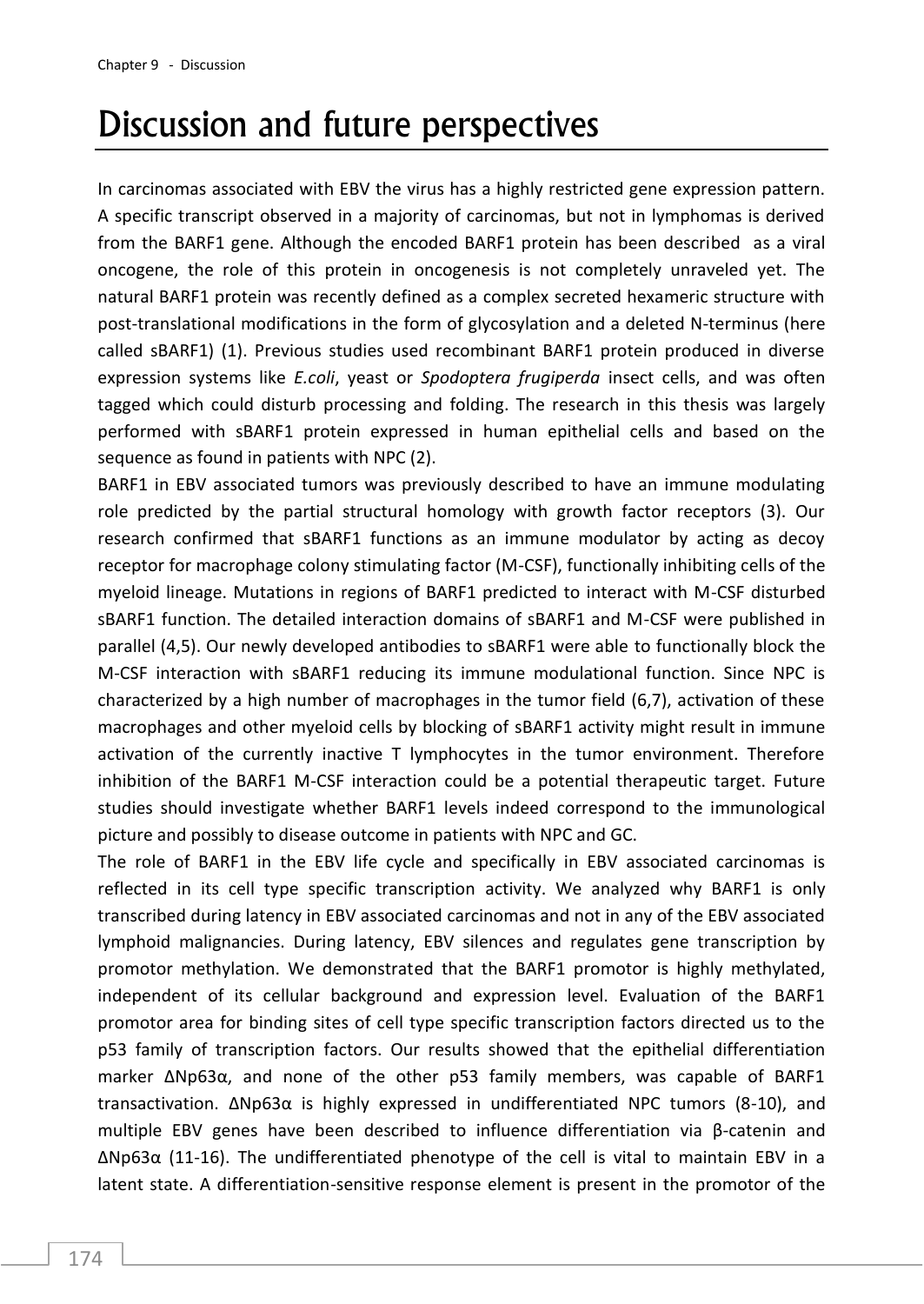immediate early gene BZLF1 (17,18). Differentiation and subsequent growth arrest induce the viral lytic cycle during which all EBV genes are expressed. These highly immunogenic lytic viral proteins trigger an immune response, limiting viral persistence. Therefore differentiation of the host cell is tightly controlled by multiple EBV genes by regulation of ΔNp63α and β-catenin (11-16). ΔNp63 is thus a continuously active factor in EBV infected epithelial cells and showed in our study to increase transcription of BARF1. BARF1 was previously shown to stimulate expression of NF-kB and cyclin D1, both providing prooncogenic stimuli and promoting EBV latent persistence and cell survival (19,20). However, ΔNp63α alone was not able to induce BARF1 transcription in the context of the viral genome indicating that a cooperation with other transcription factors is necessary. To elucidate the identity and importance of unknown host or viral factors in BARF1 gene regulation, we propose to perform DNA pulldown experiments using the BARF1 promotor area combined with mass-spec proteomic analysis. Future studies might address whether epigenetic control by the level of promoter methylation and histone modifications are involved in BARF1 regulation (21,22).

In contrast to the complex cell type specific regulation of BARF1 during viral latency in epithelial cells, we showed that BARF1 transcription is directly activated by the immediate early BRLF1 protein (R) during lytic replication. BARF1 is expressed in the early phase, indicating that BARF1 has functional relevance early on during lytic replication which might relate to its immune modulating role. Inhibition of M-CSF by BARF1 during replication might not only hamper clearance of the virus by the immune system, it might even allow monocytes or macrophages to act as virus transmission vehicle of internalized or bound virus (23,24). This possibility should be considered in future experiments. Recent studies by Ohashi et al using the EBV-related lymphocryptovirus (LCV) in rhesus macaques indicate that BARF1 is also an important factor during primary infection (25). Functional BARF1-inhibitors or BARF1-blocking antibodies might reveal whether it is the immune modulating decoy-function of BARF1 that is responsible for this.

Since the BARF1 protein most likely is secreted by EBV positive carcinoma *in vivo*, BARF1 is potentially a relevant diagnostic marker for early detection of NPC and GC. Detection of the secreted BARF1 protein, would have a major impact on NPC screening and early diagnosis, and the presence of anti-BARF1 humoral immune responses might supplement current NPC serology (26-28). Given that NPC is located in the nasal-oral cavity, secreted protein from the tumor might possibly be detected in saliva, opening options for the development of a noninvasive dipstick test. Purification of native sequence sBARF1 protein secreted from a human expression system has enabled us to define whether NPC patients have antibodies to BARF1. Our results show that, although there is a significant difference between antibody responses of NPC patients compared to healthy volunteers, the low immunogenicity of the BARF1 protein makes this serology approach unsuitable as a diagnostic assay for early detection of NPC. For detection of the secreted protein specific antibodies capable of detecting non-denatured native BARF1 were developed and used to set up an antigencapture ELISA system. This assay revealed positivity in a very limited number of NPC patients,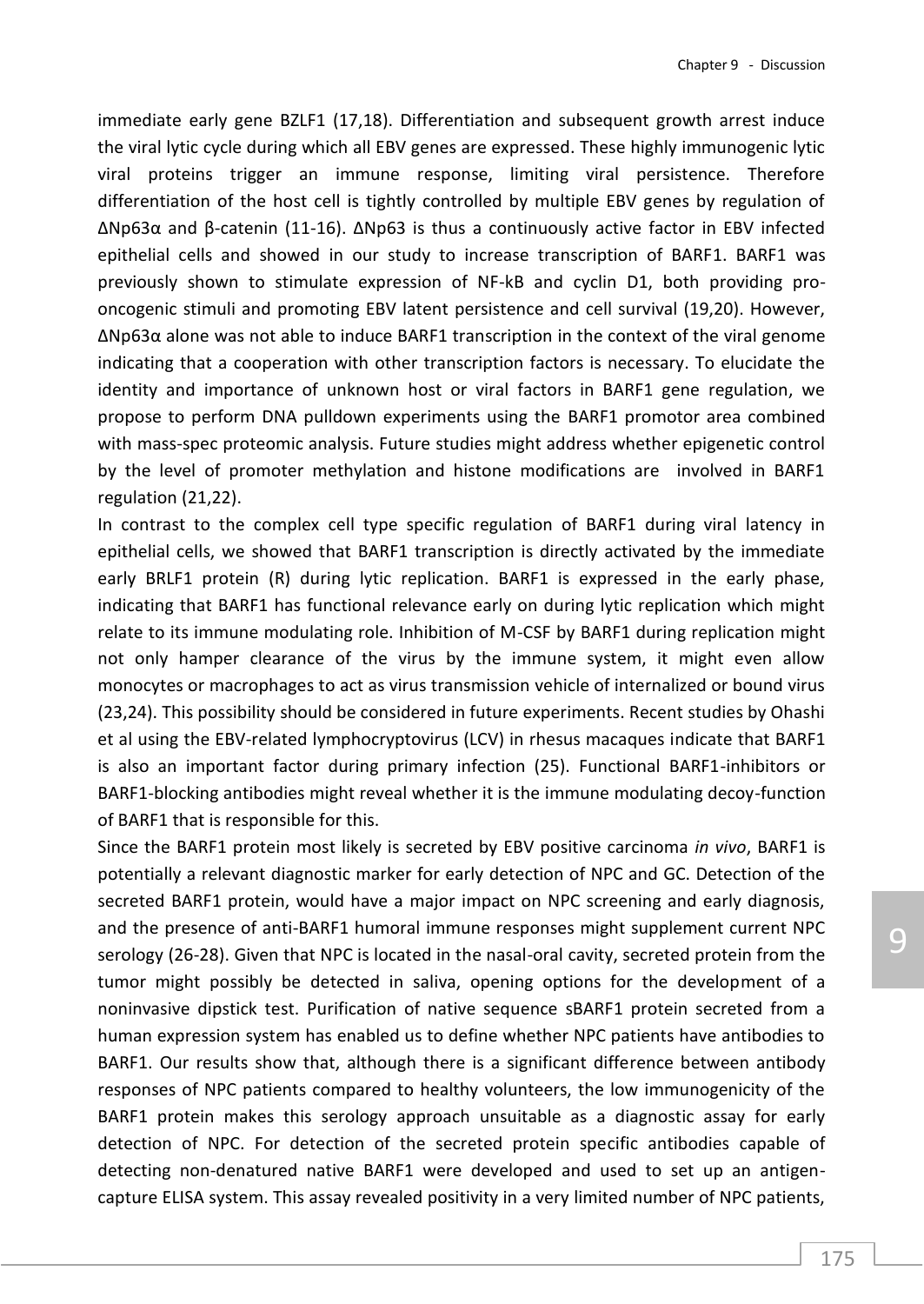despite high levels of BARF1 RNA present in these tumors. The capture ELISA in its current form can detect sBARF1 levels above 10 ng/ml, which appeared not sensitive enough to conclusively state that sBARF1 is present in NPC patient sera at levels above those found in healthy EBV carriers. One earlier rapport suggests that sBARF1 is present in saliva of NPC patients up to 5000 ng/ml, but the methods and antibodies used are highly controversial (29). The MS/MS proteomics approach proved even less sensitive with a detection limit of 1000 ng/ml, but revealed a peptide that can be used to set up a targeted quantitative approach in the future. Detection of sBARF1 in patient material has proven to be a challenge. The question whether the BARF1 protein is transcribed *in vivo* was not fully answered in this thesis. However, the presence of antibodies to BARF1 in NPC patients is indirect evidence that the protein is present. It is very well possible that antibody based detection of BARF1 is hampered by binding partners shielding epitopes or because it is rapidly degraded by opsonization.

In this thesis we showed that sBARF1 is a decoy receptor for M-CSF and has an immune modulating function. The transcriptional regulation as an early gene by R and cell type specific by ΔNp63 indicate that BARF1 has functional relevance for EBV during lytic replication as well as during latency in epithelial cells. The presence of antibodies to BARF1 in NPC patients is indirect proof that the BARF1 mRNA present in tumor is transcribed into protein *in vivo*, but the protein itself remain elusive, despite the use of new polyclonal and monoclonal antibodies capable of recognizing and capturing hexameric native sBARF1 protein.

## Future perspectives

Our studies on BARF1 have shown that secreted sBARF1 functionally inhibits M-CSF induced differentiation of mononuclear cells *in vitro*. To make a case for a BARF1 targeted therapy, the relative contribution of sBARF1 to the immunosuppressive environment in the tumor should be investigated. It will be important to establish whether BARF1 levels indeed correspond to the immunological picture of local tumor immune evasion and possibly to disease outcome in NPC and GC patients. A hurdle in this detection of BARF1 protein is the necessity to use antibodies. BARF1 RNA in situ hybridization might be an option worthwhile exploring. A NPC humanized mouse model might also give us more insight in the net contribution of sBARF1 to the immunological state of the tumor. While sBARF1 is capable of capturing mouse M-CSF, it does not functionally inhibit it (4), thus M-CSF humanized mice should be used (30). As BARF1 has structural homology with other growth factor receptors it is worthwhile to further characterize sBARF1 binding partners. Other factors BARF1 functionally inhibits might elucidate why BARF1 is an important gene in EBV carcinogenesis. Pulldown experiments combined with mass spec proteomics might reveal these factors. Inhibition of the BARF1/M-CSF interaction might be a suitable immunotherapeutic strategy for NPC and future studies should involve molecular design to develop an inhibitor for this interaction. This inhibitor should also be evaluated for its effect on primary infection. On the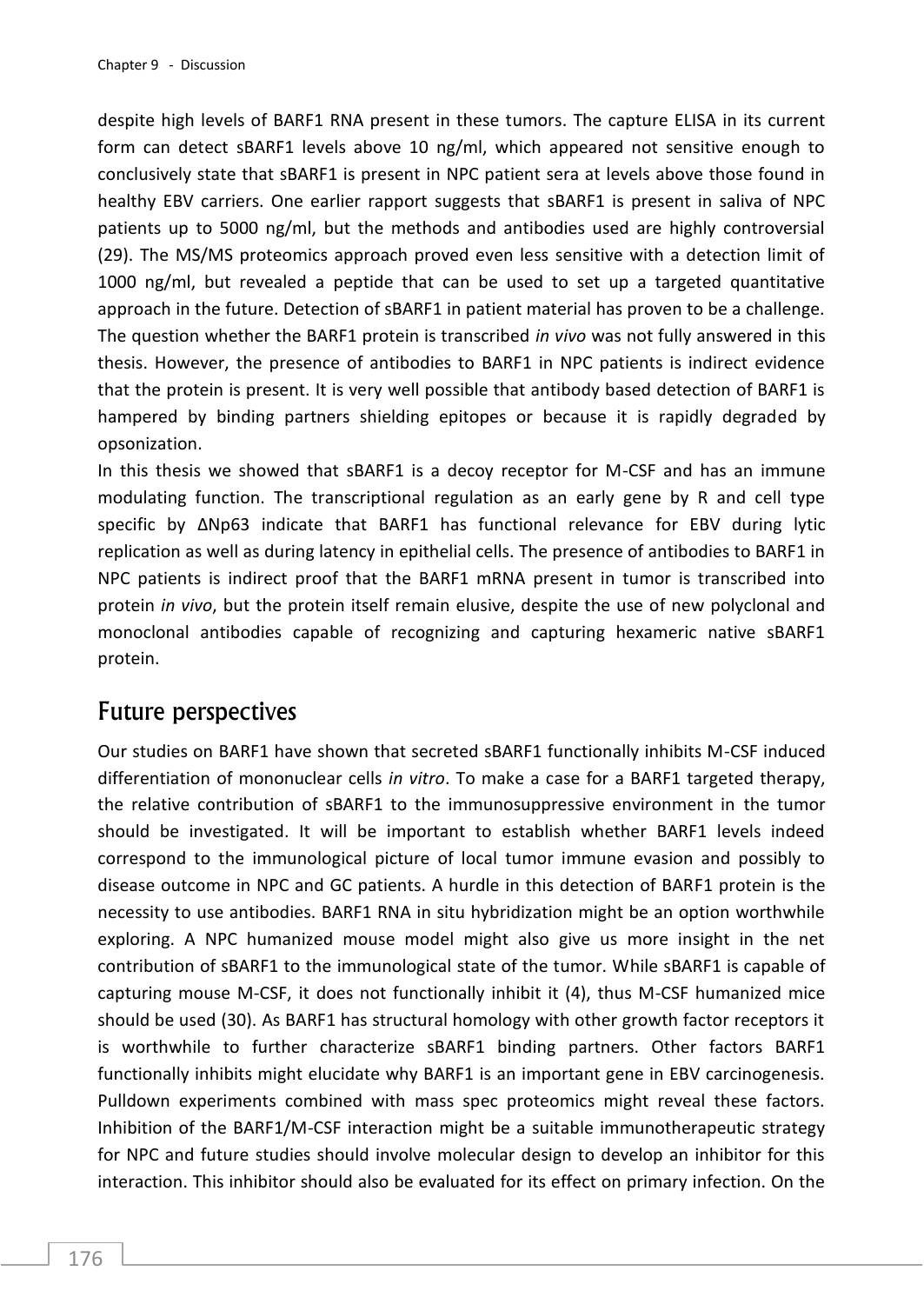other hand might sBARF1 itself, as a highly stable and low immunogenic protein, be considered as a potential biotherapeutic protein to treat M-CSF related inflammatory disorders, such as rheumatoid arthritis (31-33).

Various studies describe growth promoting and anti-apoptotic properties of BARF1. So far there is no consensus mechanism of action of these properties, and the domains of BARF1 described to be involved vary between the N-terminal part remaining intracellular after cleavage and secreted BARF1 in cis or in trans (34). To further define sBARF1 as suggested mitogenic growth factor would require identification of a putative BARF1 receptor as well as a signaling pathway underlying this mitogenic effect. Future research should consider the intracellular N-terminal part to play a role in the putative proto-oncogenic effects of BARF1.

Despite our excellent antibodies to hexameric native sBARF1, we could not show sBARF1 protein in sera and tumor material using immunological methods, possibly because the epitopes are shielded from detection by complexing with host proteins including M-CSF. Future studies aiming at BARF1 detection using antibodies should further investigate if BARF1 protein is indeed blocked by serum proteins. Focus for detection of BARF1 in NPC serum or plasma should use a targeted proteomics approach, using the main identifier peptide described in this thesis.

## References

- 1. Tarbouriech N, Ruggiero F, de Turenne-Tessier M, Ooka T, Burmeister WP: Structure of the Epstein-Barr virus oncogene BARF1. J Mol Biol 2006;359:667-78.
- 2. Hutajulu SH, Hoebe EK, Verkuijlen SA, et al.: Conserved mutation of Epstein-Barr virus-encoded BamHI-A Rightward Frame-1 (BARF1) gene in Indonesian nasopharyngeal carcinoma. Infect Agent Cancer 2010;5:16.
- 3. Strockbine LD, Cohen JI, Farrah T, et al.: The Epstein-Barr virus BARF1 gene encodes a novel, soluble colony-stimulating factor-1 receptor. J Virol 1998;72:4015-21.
- 4. Elegheert J, Bracke N, Pouliot P, et al.: Allosteric competitive inactivation of hematopoietic CSF-1 signaling by the viral decoy receptor BARF1. Nat Struct Mol Biol 2012;19:938-47.
- 5. Shim AH, Chang RA, Chen X, Longnecker R, He X: Multipronged attenuation of macrophage-colony stimulating factor signaling by Epstein-Barr virus BARF1. Proc Natl Acad Sci U S A 2012;109:12962-7.
- 6. Gallo O, Bianchi S, Giannini A, Gallina E, Libonati GA, Fini-Storchi O: Correlations between histopathological and biological findings in nasopharyngeal carcinoma and its prognostic significance. Laryngoscope 1991;101:487-93.
- 7. Peng J, Ding T, Zheng LM, Shao JY: Influence of tumor-associated macrophages on progression and prognosis of nasopharyngeal carcinoma. Ai Zheng 2006;25:1340-5.
- 8. Crook T, Nicholls JM, Brooks L, O'Nions J, Allday MJ: High level expression of deltaN-p63: a mechanism for the inactivation of p53 in undifferentiated nasopharyngeal carcinoma (NPC)? Oncogene 2000;19:3439-44.
- 9. Guo C, Pan ZG, Li DJ, et al.: The expression of p63 is associated with the differential stage in nasopharyngeal carcinoma and EBV infection. J Transl Med 2006;4:23.
- 10. Yip YL, Tsao SW: Regulation of p63 expression in primary and immortalized nasopharyngeal epithelial cells. Int J Oncol 2008;33:713-24.
- 11. Fotheringham JA, Mazzucca S, Raab-Traub N: Epstein-Barr virus latent membrane protein-2A-induced DeltaNp63alpha expression is associated with impaired epithelial-cell differentiation. Oncogene 2010;29:4287-96.
- 12. Morrison JA, Klingelhutz AJ, Raab-Traub N: Epstein-Barr virus latent membrane protein 2A activates beta-catenin signaling in epithelial cells. J Virol 2003;77:12276-84.
- 13. Ruptier C, De GA, Ansieau S, et al.: TP63 P2 promoter functional analysis identifies beta-catenin as a key regulator of DeltaNp63 expression. Oncogene 2011;30:4656-65.
- 14. You S, Zhang F, Meng F, et al.: EBV-encoded LMP1 increases nuclear beta-catenin accumulation and its transcriptional activity in nasopharyngeal carcinoma. Tumour Biol 2011;32:623-30.
- 15. Yu H, Lu J, Zuo L, et al.: Epstein-Barr virus downregulates microRNA 203 through the oncoprotein latent membrane protein 1: a contribution to increased tumor incidence in epithelial cells. J Virol 2012;86:3088-99.
- 16. Szekely L, Selivanova G, Magnusson KP, Klein G, Wiman KG: EBNA-5, an Epstein-Barr virus-encoded nuclear antigen, binds to the retinoblastoma and p53 proteins. Proc Natl Acad Sci U S A 1993;90:5455-9.
- 17. MacCallum P, Karimi L, Nicholson LJ: Definition of the transcription factors which bind the differentiation responsive element of the Epstein-Barr virus BZLF1 Z promoter in human epithelial cells. J Gen Virol 1999;80 ( Pt 6):1501-12.
- 18. Flemington EK: Herpesvirus lytic replication and the cell cycle: arresting new developments. J Virol 2001;75:4475-81.